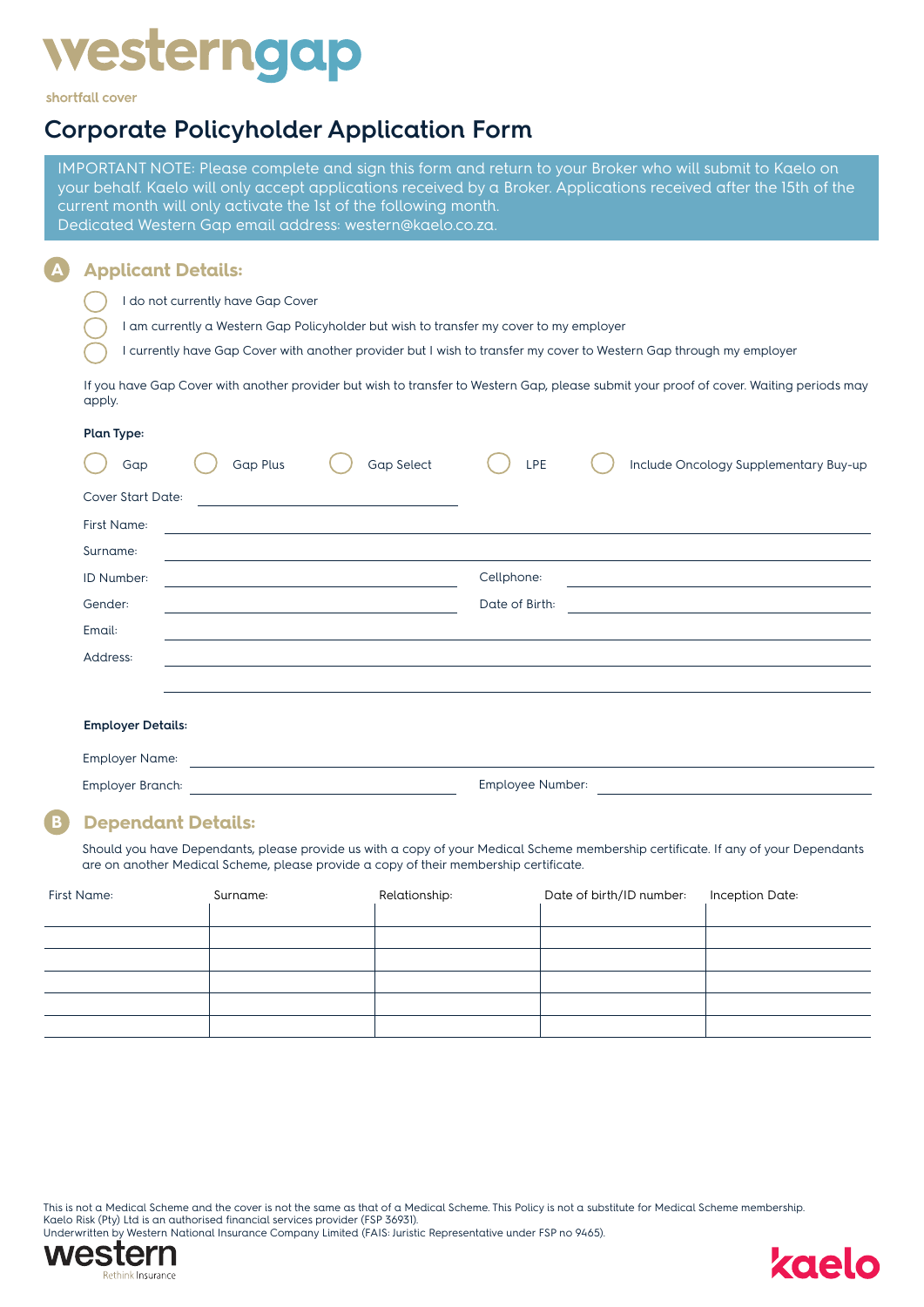

shortfall cover

# **C Waiting Periods:**

A 3 month General Waiting Period and a 10 month Maternity Specific Waiting Period may be applied. The following procedures will have a 6 month Waiting Period applied: joint surgery, nasal and sinus surgery, tonsillectomy, adenoidectomy, grommets, endoscopic and arthroscopic procedures, hernia repairs, hysterectomy, cardiac surgery, spinal surgery, dentistry and cataract procedures. Previously diagnosed cancer, within a period of 12 months preceding the date of inception, will be regarded as a pre-existing condition and Oncology Cover will be excluded for 12 months.

# **D Debit Order Details:**

If you are responsible for the payment of your Premium as part of an employer group, please complete the below section. If your employer is contributing the Premium on your behalf, please do not complete this section.

| <b>Account Name:</b>                     |     |                 |                  | Account Number:                                                                          |  |
|------------------------------------------|-----|-----------------|------------------|------------------------------------------------------------------------------------------|--|
| <b>Branch Name:</b>                      |     |                 |                  | <b>Bank Name:</b>                                                                        |  |
| <b>Account Type:</b>                     |     |                 |                  | <b>Bank Code:</b>                                                                        |  |
| Debit Order Date:                        | 1st | 7 <sup>th</sup> | 20 <sup>th</sup> | Premium:                                                                                 |  |
| Name and Surname of Premium Payer:       |     |                 |                  |                                                                                          |  |
| Signature:                               |     |                 |                  |                                                                                          |  |
| Please note Premiums are due in arrears. |     |                 |                  |                                                                                          |  |
| <b>Broker Details:</b>                   |     |                 |                  |                                                                                          |  |
| <b>Broker House Name:</b>                |     |                 |                  | <b>Broker Consultant Name:</b>                                                           |  |
|                                          |     |                 |                  | If applicable the Proker Eas form must be read in conjunction with this application form |  |

*If applicable, the Broker Fee form must be read in conjunction with this application form.*

## **F Mandatory Documents:**

Please ensure that the following documents are submitted with your application form.

- A clear copy of either the ID or Birth Certificate of all Insured Parties being registered.
- A clear copy of the Medical Scheme Membership Certificate is required.
- Proof of cover if you currently have cover with another Gap provider (if applicable).

# **G Declaration:**

I, \_\_\_\_\_\_\_\_\_\_\_\_\_\_\_\_\_\_\_\_\_\_\_\_\_\_\_\_\_\_\_\_\_\_\_\_\_\_\_\_\_\_\_\_\_\_\_\_\_\_\_\_\_\_\_\_\_\_\_\_\_\_\_\_\_\_\_\_\_\_\_\_\_\_\_\_\_\_\_\_\_\_\_\_\_\_\_\_\_ (full name) hereby declare that this application form, whether in my handwriting or not, is accurate and complete and forms the basis of the contract of insurance between the Underwriter and myself. I hereby apply for the insurance product/s and agree to abide by its Policy rules and/or those of its Underwriter and any amendments thereto which may be made from time to time. I confirm that all the information provided herein is complete and true and that I have not concealed any relevant or pertinent information that may affect the evaluation of risk considered under this Policy of cover. I understand that the provision of any false, misleading or missing information could result in my application being rejected or my Policy being cancelled or claims being rejected. Should this occur, I agree to refund all Benefit payments that I have received in relation to this Policy of insurance.

I hereby provide irrevocable authority for Kaelo and its Underwriter to obtain any of my or my beneficiaries' medical history from any Medical Service Provider, Medical Scheme, insurance company or healthcare broker for the purposes of assessing this application for insurance as well as the underwriting of any future risk or the assessment of any claim that relates to this insurance cover. Premiums due to Western are payable monthly. Premiums that are in arrears will result in my Policy being suspended or possibly terminated. In the event that any Policy Benefit becomes payable subsequent to or as a result of my death, I hereby provide an irrevocable authority for such Benefits to be paid directly to my surviving Spouse or failing such circumstance to the nominated guardians or trustees responsible for the future care of my minor Children or failing either of the preceding events to my estate. Where applicable, I hereby authorise Western to draw against the above bank account all amounts due to Western in terms of this insurance cover. Should the relevant Premiums be adjusted by the Underwriters, I hereby confirm that the adjusted amount may be drawn from the above account subject to the notice period outline in the Policy. This request is to remain in force unless cancelled by one month's written notice. Where my employer deducts the Premium from my salary. I hereby provide authority for my employer to deduct such Premium and pay this across to Western. I accept that any notice given to my employer is deemed to have been given to me.

This is not a Medical Scheme and the cover is not the same as that of a Medical Scheme. This Policy is not a substitute for Medical Scheme membership. Kaelo Risk (Pty) Ltd is an authorised financial services provider (FSP 36931). Underwritten by Western National Insurance Company Limited (FAIS: Juristic Representative under FSP no 9465).